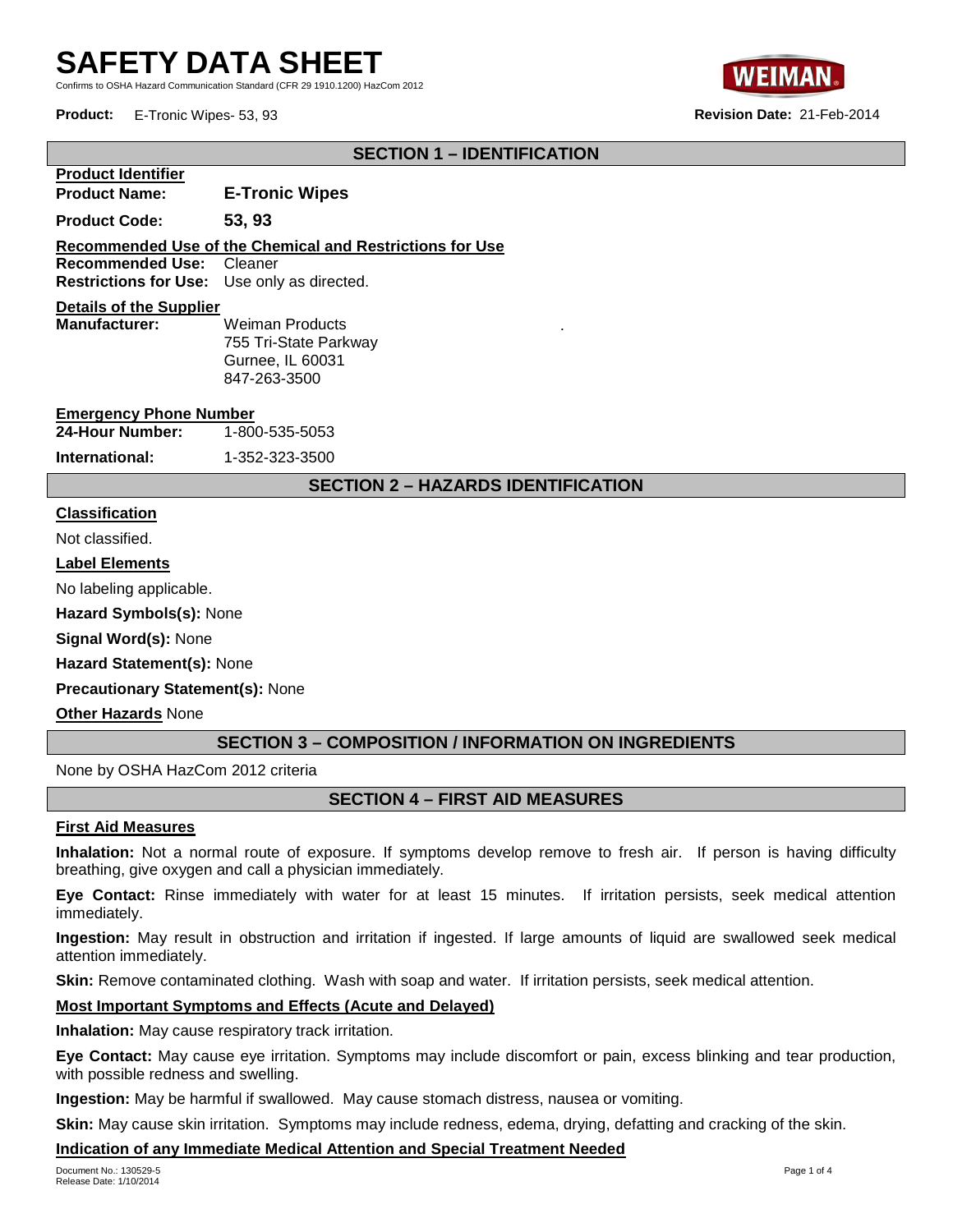Confirms to OSHA Hazard Communication Standard (CFR 29 1910.1200) HazCom 2012

**Product:** E-Tronic Wipes- 53, 93 **Revision Date:** 21-Feb-2014



**Note to Physician:** Treat symptomatically.

# **SECTION 5 – FIRE FIGHTING MEASURES**

#### **Extinguishing Media**

**Suitable:** Powder. Water spray. Foam. Carbon dioxide

**Unsuitable:** None known.

#### **Specific Hazards Arising from Chemical**

Products of combustion include but are not limited to: oxides of carbon.

#### **Protective Equipment and Precautions for Firefighters**

Keep upwind of fire. As in any fire, wear self-contained breathing apparatus pressure-demand, MSHA/NIOSH (approved or equivalent) and full protective gear.

### **SECTION 6 – ACCIDENTAL RELEASE MEASURES**

### **Personal Precautions, Protective Equipment, and Emergency Procedures**

**Personal Precautions:** Use personal protective equipment as required, eliminate sources of ignition.

**Environmental Precautions:** See Section 12 for ecological information.

#### **Methods and Material for Containment and Cleaning Up**

Pick up large pieces, and then place in suitable container. Do not flush to sewer or allow to enter waterways. Use appropriate Personal Protective Equipment (PPE). Provide ventilation.

# **SECTION 7 – HANDLING AND STORAGE**

#### **Precautions for Safe Handling**

**Handling:** Avoid contact with eyes. Avoid breathing vapor. Do not swallow**.** Handle in accordance with good industrial hygiene and safety practice. Wash hands after use. Do not eat, drink, or smoke when using this product.

**General Hygiene Advice:** Launder contaminated clothing before use. Wash hands before eating, drinking, or smoking.

#### **Conditions for Safe Storage, Including any Incompatibilities**

**Storage Conditions:** Keep container closed when not in use. Store in a dry, cool, and well-ventilated area. Keep out of reach of children.

**Incompatible Materials:** Oxidizers.

# **SECTION 8 – EXPOSURE CONTROLS/PERSONAL PROTECTION**

#### **Control Parameters**

None

**Exposure Guidelines:**

None.

#### **Appropriate Engineering Controls**

Use ventilation adequate to keep exposures (airborne levels of fume and vapor) below recommended exposure limits.

#### **Individual Protection Measures**

**Respiratory Protection:** None necessary under normal conditions of use.

**Skin and Body Protection:** None necessary under normal conditions of use.

**Eye/Face Protection:** None necessary under normal conditions of use.

**General Work/Hygienic Practices:** Handle in accordance with good industrial hygiene and safety practice.

#### **SECTION 9 – PHYSICAL AND CHEMICAL PROPERTIES**

**Appearance:** Wipes saturated with clear liquid

**Odor:** Slight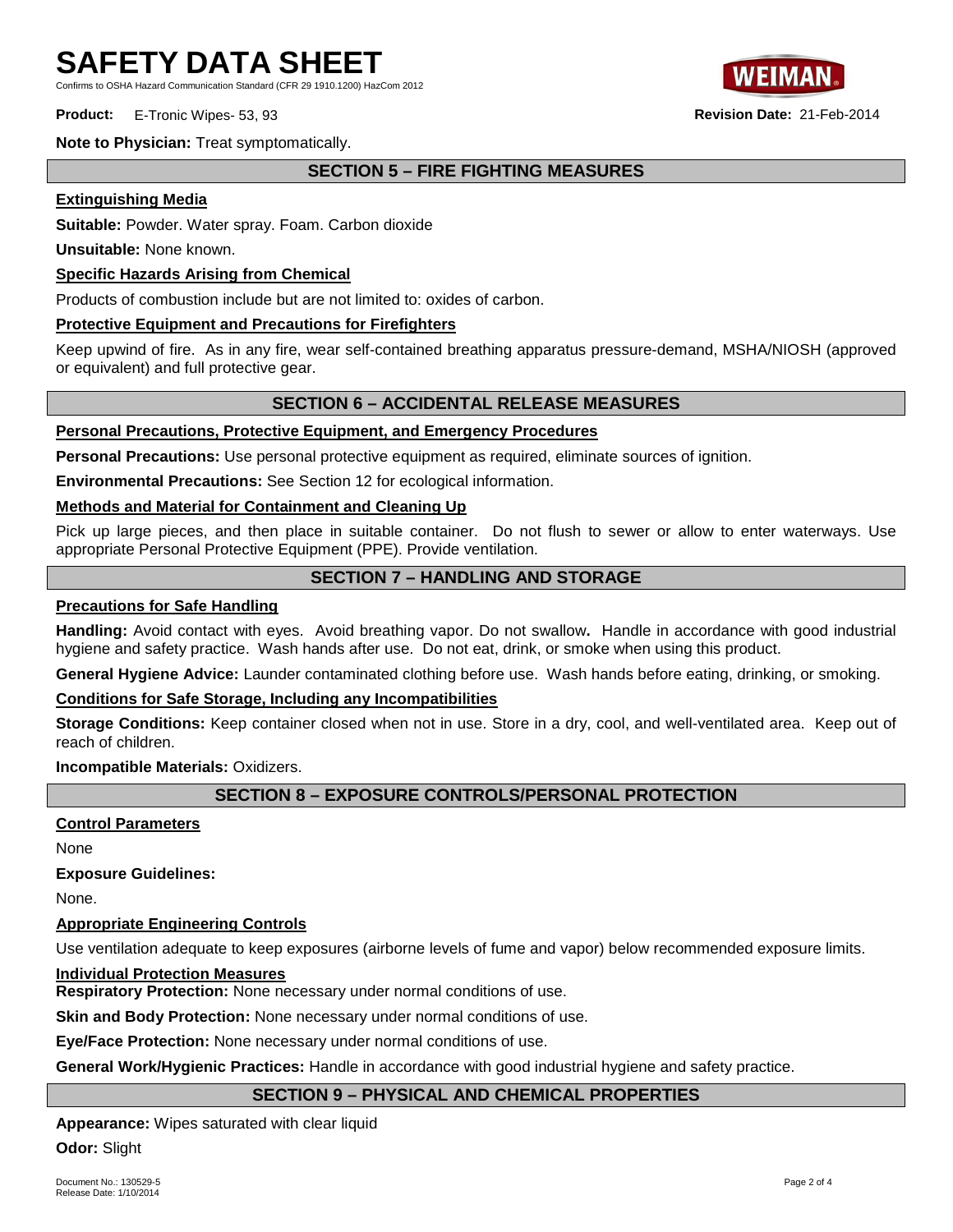# **SAFETY DATA SHEET**

Confirms to OSHA Hazard Communication Standard (CFR 29 1910.1200) HazCom 2012

**Product:** E-Tronic Wipes- 53, 93 **Revision Date:** 21-Feb-2014 **Odor threshold:** Not determined. **pH:** 8.9 **Melting point/freezing point:** Not determined. **Initial boiling point and boiling range:** Not determined. **Flash point:** >93.3°C (>200°F) TCC- solution **Evaporation rate:** Not determined. **Flammability (solid, gas):** Not determined. **Upper/lower flammability or explosive limits:** Not determined. **Vapor pressure:** Not determined. **Vapor density:** Not determined. **Relative density:** 1.00 **Solubility(ies):** Not determined. **Partition coefficient (n-octanol/water):** Not determined. **Auto-ignition temperature:** Not determined. **Decomposition temperature:** Not determined. **Viscosity:** Not determined.

# **SECTION 10 – STABILITY AND REACTIVITY**

**Reactivity:** Not reactive under normal conditions.

**Chemical stability:** Stable under recommended storage conditions.

**Possibility of hazardous reactions:** None under normal use.

**Conditions to avoid:** Heat. Incompatible materials.

**Incompatible materials:** Oxidizers

**Hazardous decomposition products:** May include and are not limited to oxides of carbon

# **SECTION 11 - TOXICOLOGICAL INFORMATION**

**Information on Toxicological Effects**

**Likely Routes of Exposure:** Inhalation, skin contact, eye contact, ingestion

#### **Information Related to Physical, Chemical, and Toxicological Effects**

See section 4 of this SDS.

**Delayed and Immediate Effects as well as Chronic Effects from Short and Long-term Exposure**

**Carcinogenicity: NTP:** No **IARC:** No **OSHA:** No

# **Numerical Measures of Toxicity**

| <b>Product</b>   |                     |
|------------------|---------------------|
| ATE (oral)       | >2000 mg/kg, rat    |
| ATE (dermal)     | >2000 mg/kg, rabbit |
| ATE (inhalation) | $>20$ mg/l/4h, rat  |
|                  |                     |

# **SECTION 12 - ECOLOGICAL INFORMATION**

**Ecotoxicity:** Not established

**Persistence and degradability:** Not established

**Bioaccumulative potential:** Not established

**Mobility in soil:** No additional information available